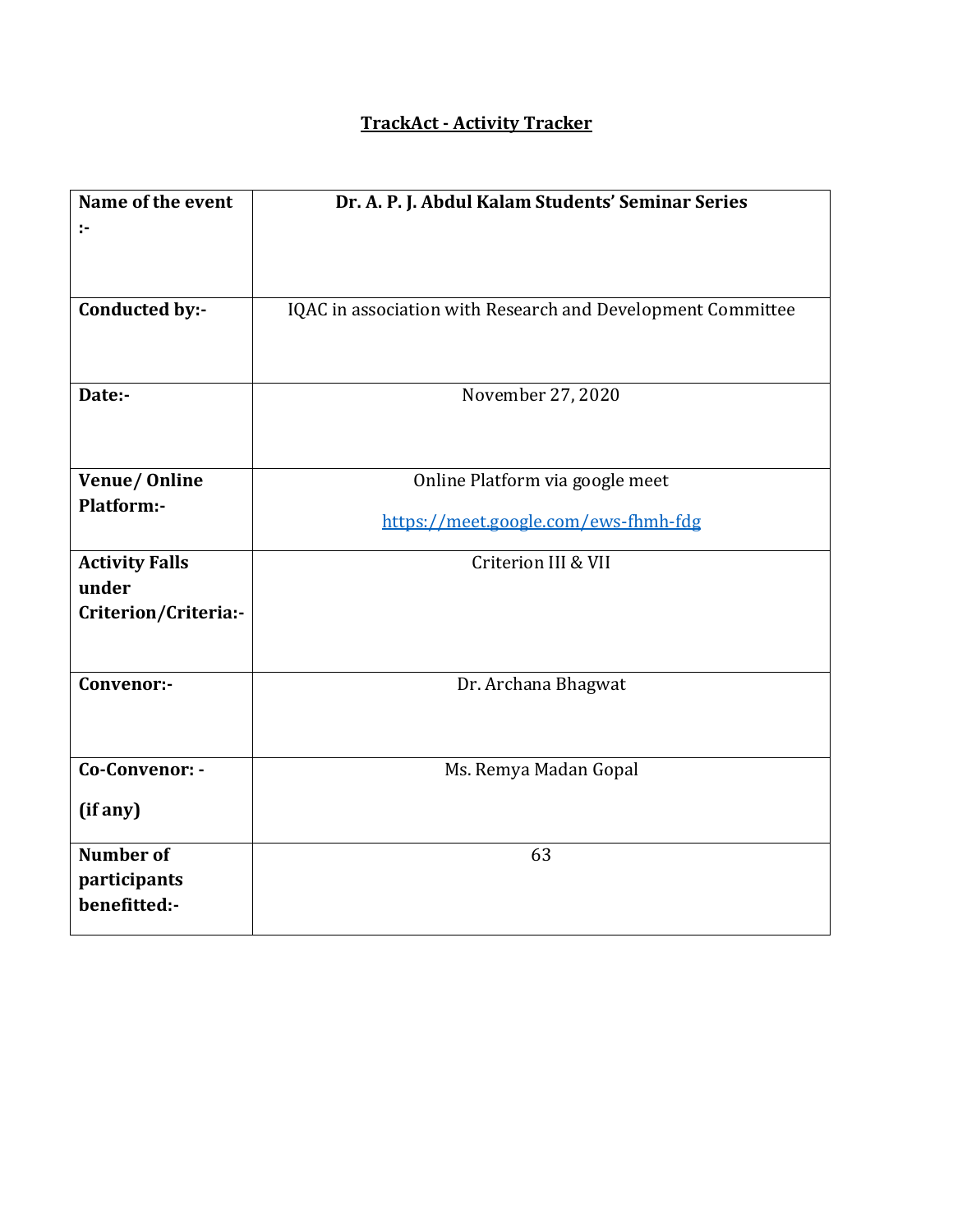|          | Mahatma Education Society's<br>Pillai HOC College of Arts, Science and Commerce, Rasayani                                                                                                                                                                                                                                                       |
|----------|-------------------------------------------------------------------------------------------------------------------------------------------------------------------------------------------------------------------------------------------------------------------------------------------------------------------------------------------------|
|          | Report on "Dr. API Abdul Kalam Memorial Students Seminar"                                                                                                                                                                                                                                                                                       |
| Report:- |                                                                                                                                                                                                                                                                                                                                                 |
|          | The Internal Quality Assurance Cell (IQAC) in association with the<br>Research and Development Committee of Pillai HOC College of Arts,<br>Science and Commerce, Rasayani had organized Dr. APJ Abdul Kalam<br>Memorial Students' Seminar for students on November 27, 2021, from<br>11.00 am-1.00 pm through Google Meet.                      |
|          | The primary objective of this seminar was to improve and enhance<br>the student's presentation skills and to familiarise them with the<br>concept of paper presentation. Researching, writing, and presenting a<br>paper provides a student with invaluable early experience in<br>expressing ideas related to their field or area of interest. |
|          | In the seminar, students presented topics like Renewable Energy<br>resources, Artificial intelligence, cloud computing, future scope of<br>biopolymers etc.                                                                                                                                                                                     |
|          | Dr. Nanabhau Karanjule, Assistant professor of K.J Somaiya College of<br>Science and Commerce was the judge for this event.                                                                                                                                                                                                                     |
|          | Mr. Sagar Kadam of Kankavali college bagged the first place in the<br>event. It ended with a positive feedback from the students.                                                                                                                                                                                                               |
|          | We owe a great deal of gratitude to Dr. Lata Menon, Principal, PHCASC<br>for her constant support and guidance. We would like to place on record<br>our appreciation towards our Vice-Principal Mr. Binit Kumar.                                                                                                                                |
|          | Thanks & Regards,                                                                                                                                                                                                                                                                                                                               |
|          | IQAC & Research and Development Committee                                                                                                                                                                                                                                                                                                       |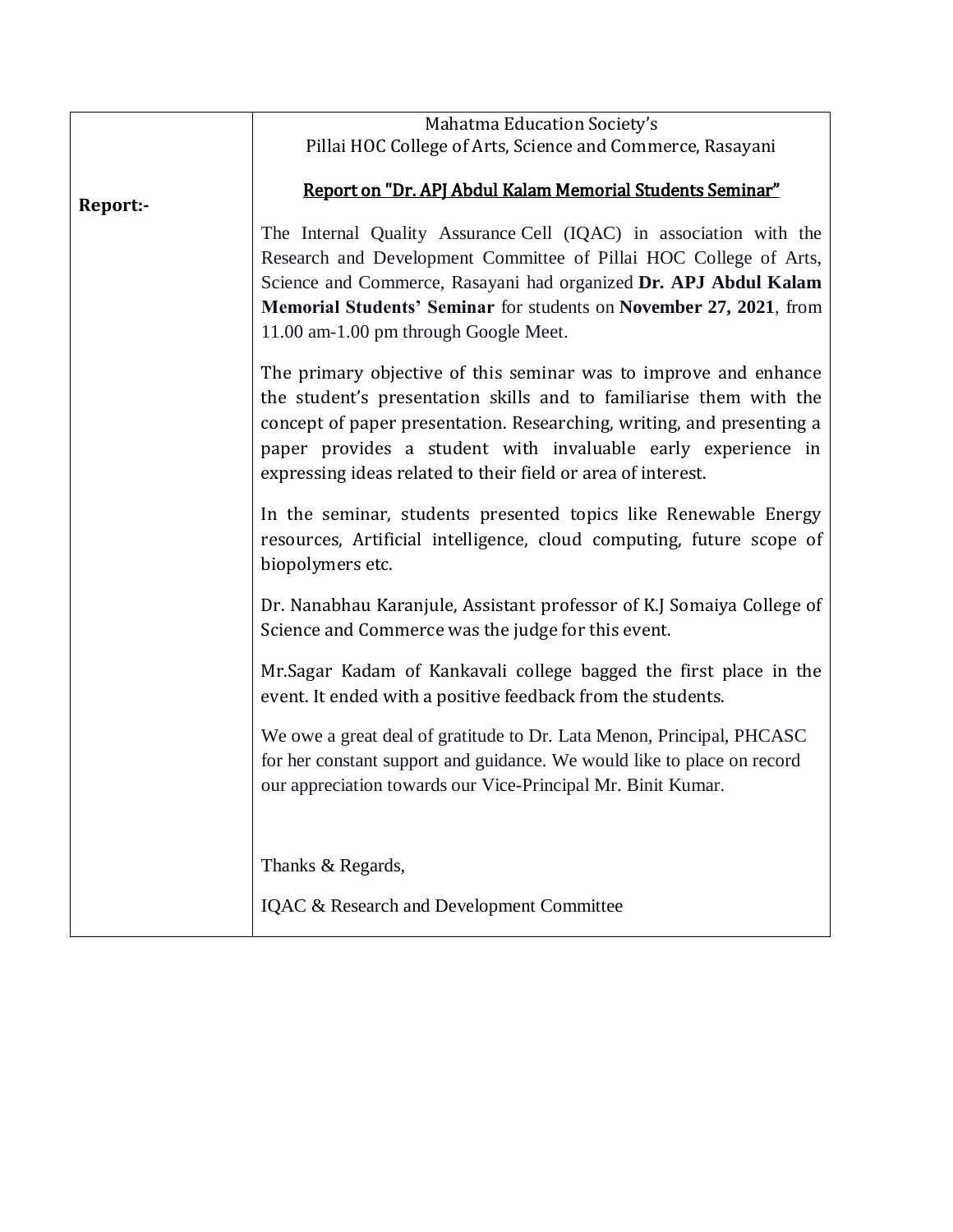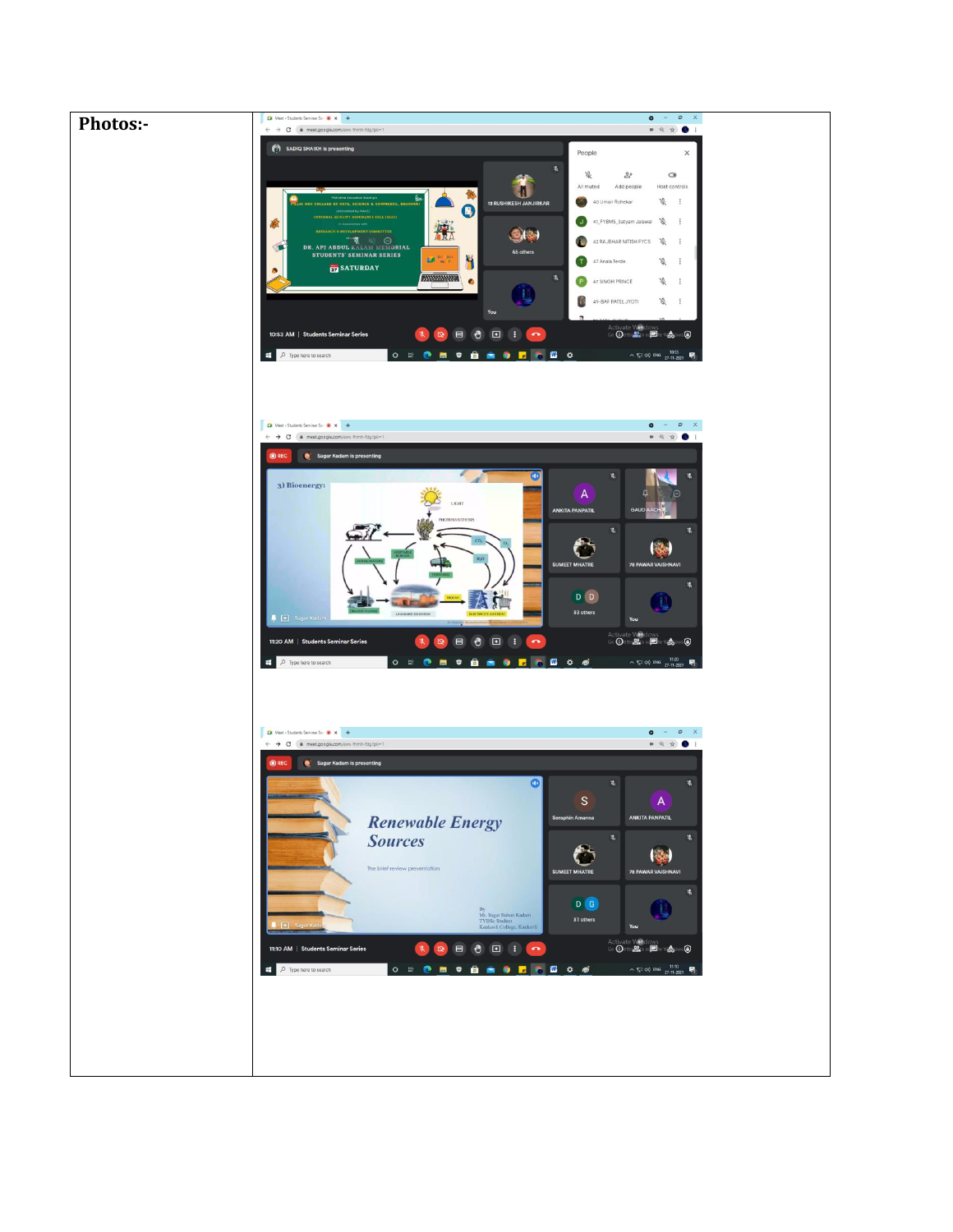